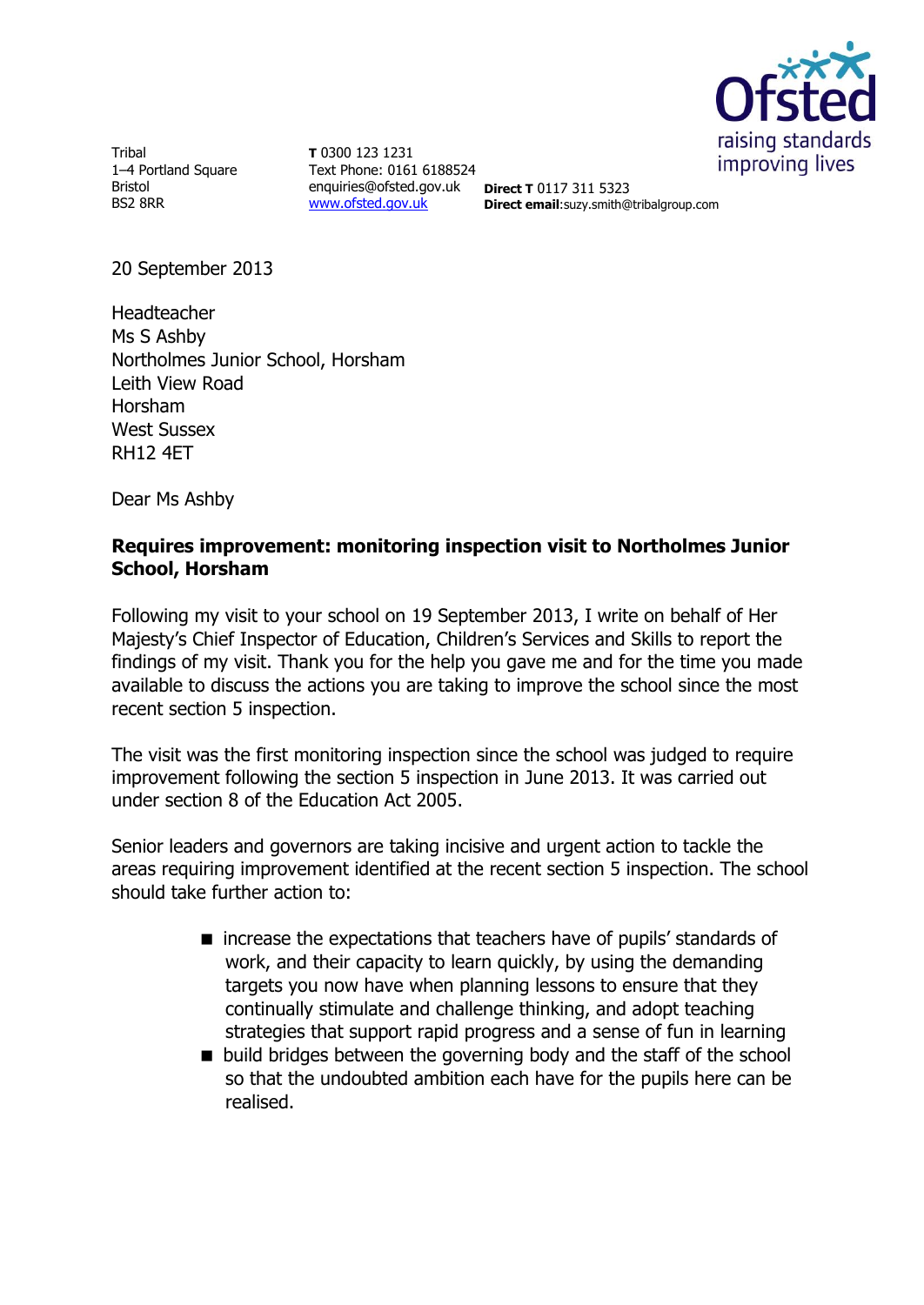

# **Evidence**

During the visit, I had meetings with you, other senior leaders, representatives of the governing body, and a representative of the local authority to discuss the actions taken since the last inspection. I evaluated the school's improvement plans and scrutinised aspects of safeguarding procedures.

## **Context**

Since the previous inspection three new teaching staff, including a new special needs coordinator, and a teaching assistant, have joined the school. There is now an additional member of the senior team.

## **Main findings**

You and your senior staff are rising to the challenge of making this a good school. During our discussions you stated, with admirable precision, the single most important change to bring about in order to bring this about: higher expectations, expressed through teaching that is consistently more exciting and challenging. Your development planning is wide ranging and detailed, and contains useful references to developing mechanisms to monitor pupils' achievement, holding staff regularly to account for improvements in pupils' standards in English and mathematics, and providing high quality feedback to pupils. All of these actions signal to staff that pupils can achieve more, and will do so by being supported expertly.

You have begun to bring about fundamental changes in the way that the school operates. Teachers are now aware of the significance of measuring the ground gained by pupils, term by term, using average point scores. They also know that you are going to require them to adopt new teaching techniques to improve the pace of pupils' learning. For example, there are already improvements in the quality of teachers' marking through the adoption of 'next steps' comments on pupils' work. It is less clear how you are going to be sure that this good practice is driving up standards.

The two main development plans I studied, addressing improvements in the quality of teaching and in pupils' achievements, are useful documents. They are rather lengthy, however, and there is some overlap between them which begs the question of why they are not combined into one plan. The interim performance measures are useful and should ensure that, when the formal evaluations you have scheduled at certain times of the year are undertaken, there will be no surprises. These plans have the capacity to help you to hold staff to account for carrying out the agreed actions to the standard defined, whatever their role in the school. The achievement plan focuses usefully on the performance of groups of pupils. You are well aware of the need to raise the achievement of pupils eligible for the pupil premium so that gaps between their achievements, and of all pupils nationally, are closed. There is a need for more ambitious progress targets here, given that gaps have already